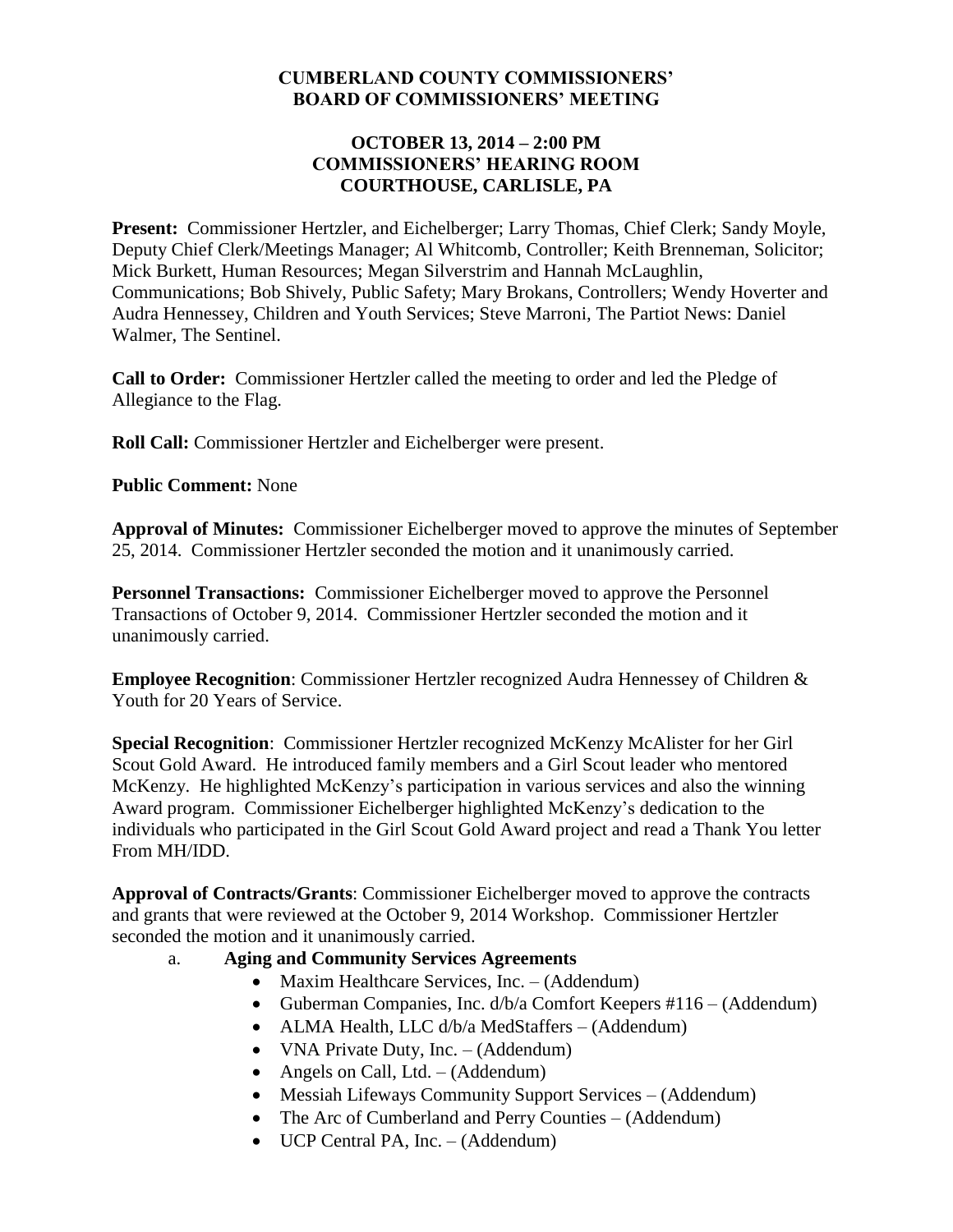- Precise Point, Inc.  $d/b/a$  Unique Aid (Addendum)
- MareKare, LLC d/b/ In your Home Care, Inc. (Addendum)
- The Nutrition Group  $\frac{d}{b}{a}$  Pittsburgh Companies North, Inc. (Addendum)
- Susquehanna Seniors LLC d/b/a Senior Helpers (Addendum)

# b. **Children & Youth Services Agreements**

- $\bullet$  Bethany Home, Inc. (Addendum)
- Adelphoi Village, Inc. (Addendum)
- c. **Claremont Nursing & Rehab Center Agreements**
	- Family Home Medical, Inc.
	- Ernest M. Josef, MD
- d. **IMTO**
	- CivicPlus

## e. **MH/IDD Agreements**

- FY 2013-2014 Mental Health
	- $\triangleright$  Holy Spirit Hospital of the Sisters of Christian Charity, Community Mental Health Center – (Addendum)
	- $\triangleright$  Keystone Service Systems Inc. d/b/a Keystone Community Mental Health – (Addendum)
	- $\triangleright$  NHS Stevens Center (Addendum)
- FY 2014-2015 Mental Health
	- $\triangleright$  Redevelopment Authority of the County of Cumberland (Addendum)

**Community Development Block Grant:** Commissioner Eichelberger moved to approve the CDBG Program Budget Modifications that were reviewed at the October 9, 2014 Workshop. Commissioner Hertzler seconded the motion and it unanimously carried.

**Resolution:** Commissioner Eichelberger moved to approve the Resolution 2014-26 Re: Bids for Sale of County Property that was reviewed at the October 9, 2014 Workshop. Commissioner Hertzler seconded the motion and it unanimously carried.

**Change Order**: Commissioner Eichelberger moved to approve the Change Order No.1 MSH for the CNRC Rehabilitation Unit Project that was reviewed at the October 9, 2014 Workshop. Commissioner Hertzler seconded the motion and it unanimously carried.

**Capital Projects**: Commissioner Eichelberger moved to approve the Capital Project Requests that were reviewed at the October 9, 2014 Workshop. Commissioner Hertzler seconded the motion and it unanimously carried.

- a. Adult Probation and Parole Vehicle Purchase
- b. IMTO Computer Life-cycle Fall 2014

**Letter of Support**: Commissioner Eichelberger moved to approve the Letter of Support for Hampden Township's Multimodal Transportation Project Grant Request that was reviewed at the October 9, 2014 Workshop. Commissioner Hertzler moved to seconded the motion and it unanimously carried.